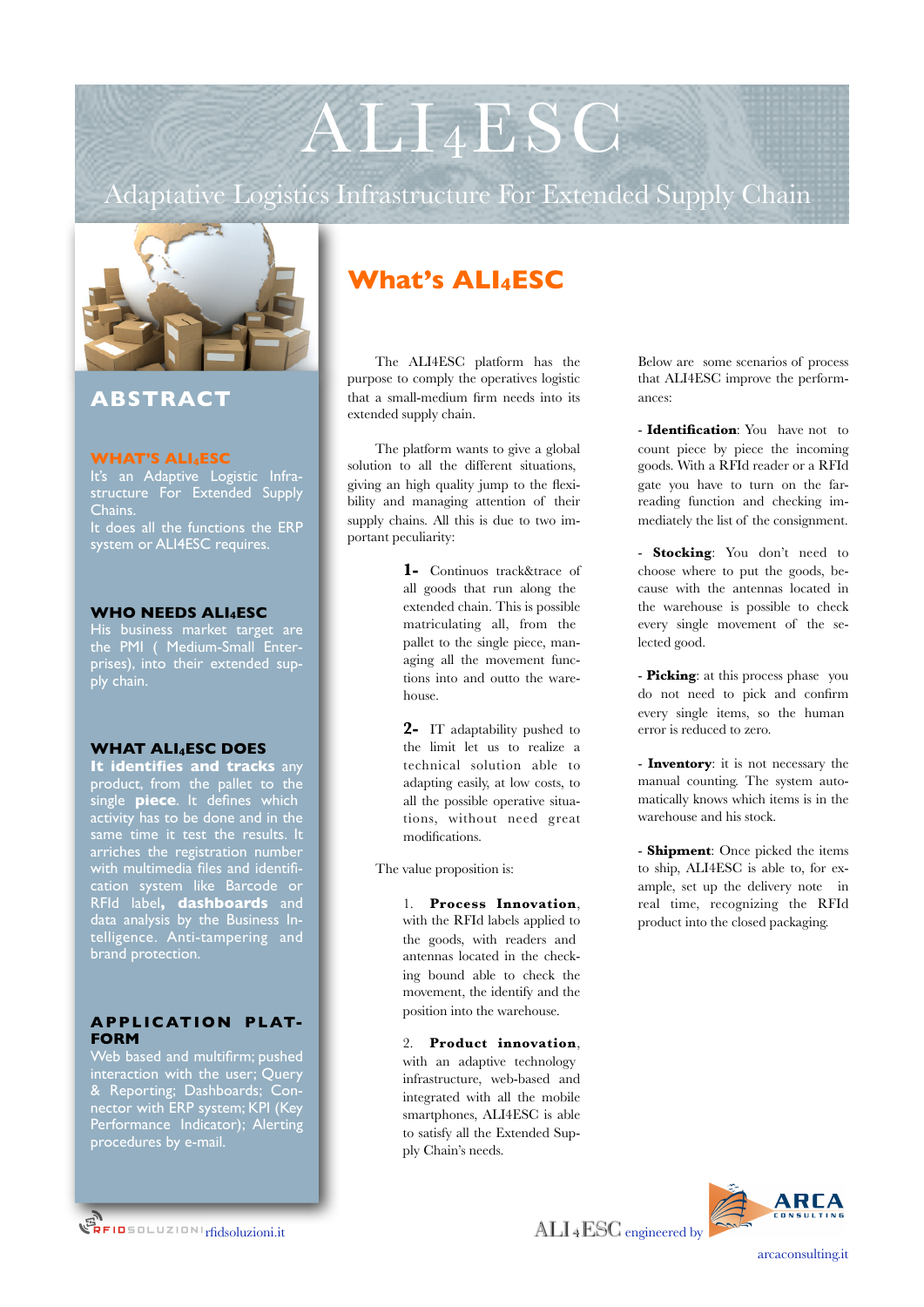Adaptative Logistics Infrastructure For Extended Supply Chain



# **ABSTRACT**

## **WHAT'S ALI4ESC**

It's an Adaptive Logistic Infrastructure For Extended Supply Chains. It does all the functions the ERP system or ALI4ESC requires.

## **WHO NEEDS ALI4ESC**

His business market target are the PMI ( Medium-Small Enterprises), into their extended supply chain.

#### **WHAT ALI4ESC DOES**

**It identifies and tracks** any product, from the pallet to the single **piece**. It defines which activity has to be done and in the arriches the registration number with multimedia files and identification system like Barcode or RFId label**, dashboards** and data analysis by the Business Intelligence. Anti-tampering and **brand** protection.

# **APPLICATION PLAT-FORM**

Web based and multifirm; pushed interaction with the user; Query & Reporting; Dashboards; Connector with ERP system; KPI (Key Performance Indicator); Alerting procedures by e-mail.

# **Who needs ALI4ESC**

The target market are the smallmedium business firms, because, usually, the multinational companies are strong enough to create their intern own solutions.

The typical operative logistic situation in our target market are characterized by:

- The identify standard, in the best situations, is usually barcode, with a manual operation.

- The process is managed by a software that take the operators in the place where the good should be, in a certain quantity, but without any error-checking .

- The unregistered picking and the untracking of a good could be a problem, especially if the good picked is due to an expiration date.

- This problems get bigger if the supply chain is extended. This is the situation where the suppliers has his own software manager and all the checks has to be made hand by hand.

The scenario is completed by the lack of finances , technologies and experienced workers, into a reality un-inclined to innovations.

The targets and the advantages due to the use of ALI4ESC platform are:

- Increasing the production and logistic flows, using the RFId's characteristics. Reducing to zero the errors.

- Due to the point before, the productions and logistics costs are reduced.

- Instant identification.

- Real time warehouse inventory, location and stock.

- Anti-tampering, brand protection and certification for the final client.

An example: the client could go into the warehouse to pick what he needs: when he leaves the warehouse ALI4ESC can read the picking and immediately prepare the delivery documents.

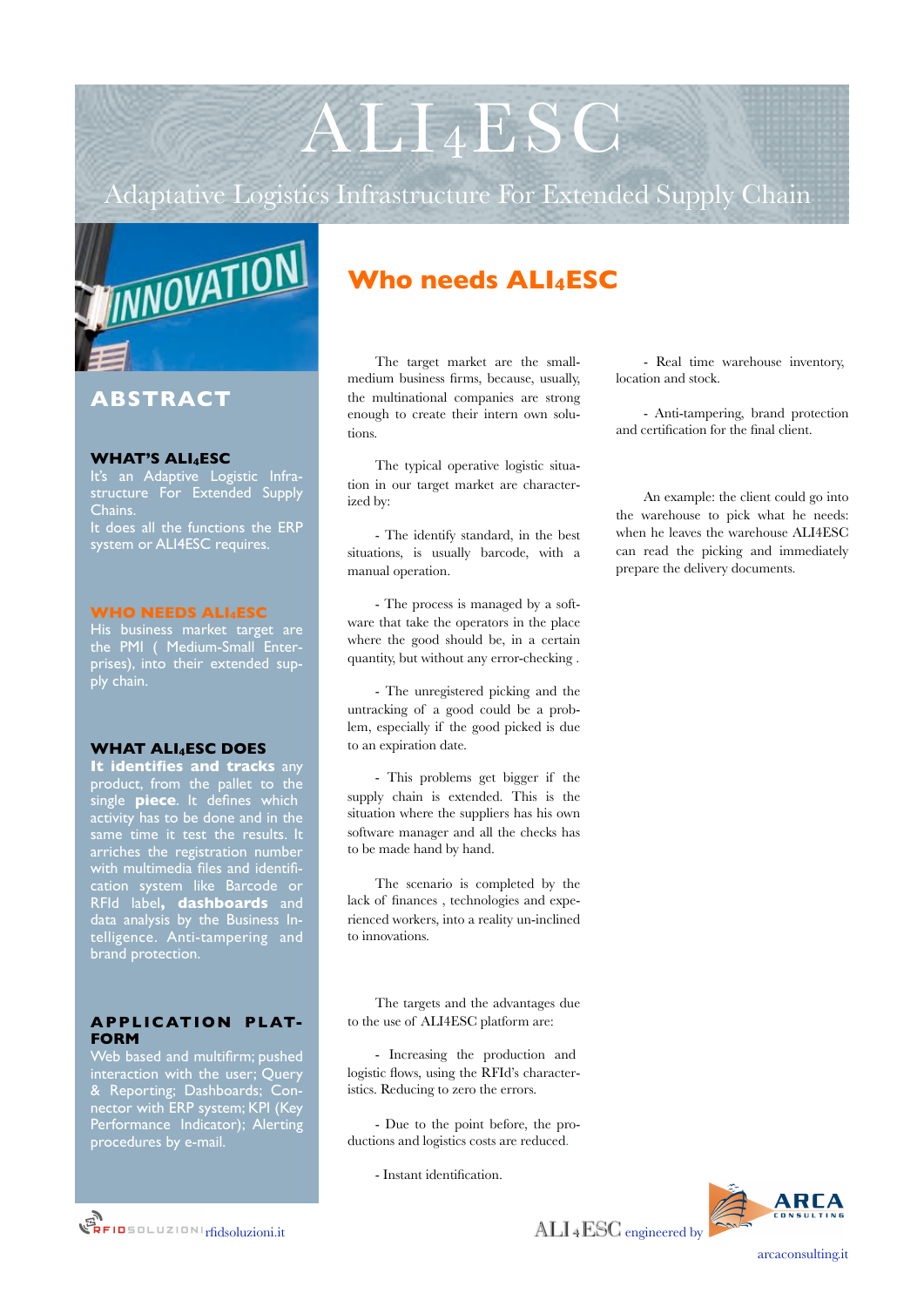Adaptative Logistics Infrastructure For Extended Supply Chain



# **ABSTRACT**

#### **WHAT'S ALI4ESC**

It's an Adaptive Logistic Infrastructure For Extended Supply Chains. It does all the functions the ERP system or ALI4ESC requires.

## **WHO NEEDS ALI4ESC**

His business market target are the PMI ( Medium-Small Enterprises), into their extended supply chain.

#### **WHAT ALI4ESC DOES**

**It identifies and tracks** any product, from the pallet to the single **piece**. It defines which activity has to be done and in the arriches the registration number with multimedia files and identification system like Barcode or RFId label**, dashboards** and data analysis by the Business Intelligence. Anti-tampering and **brand** protection.

# **APPLICATION PLAT-FORM**

Web based and multifirm; pushed interaction with the user; Query & Reporting; Dashboards; Connector with ERP system; KPI (Key Performance Indicator); Alerting procedures by e-mail.

# **What ALI4ESC does**

ALI4ESC does jobs. This jobs are asked by the ERP system (un-direct functions) or by his own ALI4ESC (direct functions). So it's a manager-logistic stand-alone system able to create an own database created by Data Entry forms and with an own statistics system used then to build the KPI.

Here are explained the most important functions and characteristics of the ALI4ESC:

- Multi-firm management: Is possible to transfer automatically the movements between all the activated firms. Example: a good ( with his own registration number) leave the first firm to go into the second, this movement could be completely automated.

- Registry management: the registry could be linked to the management system or managed in stand-alone.

- Registration number extension: with ALI4ESC is possible to extend a registration number with multimedia files, certification or other things like extra fields.

- Is possible to manage 5 units for each article.

- For each registration number is possible to define an activity list to actions to do on it. The system, with his final balance module could measure the results.

- The management system of the connectors between ERP and ALI4ESC has a checking system with alert for errors and anomalies.

- An alert email system manage a clear dashboard of the applications functions.

- The identification and tracking level could be defined, from the pallet to the good.

- Management of all the internal and external movements functions related to the tracked good.

- Parametric definition of the registry of registration number.

- Parametric choosing of the registration support, from the barcode to the RFId Tag.

- Consulting and data analysis with the business intelligence (Query & Reporting, Dashboards and KPI).



**REIDSOLUZIONI Tridsoluzioni.it**  $\text{ALL 4ESC}$  engineered by

[arcaconsulting.it](http://www.rfidsoluzioni.it)